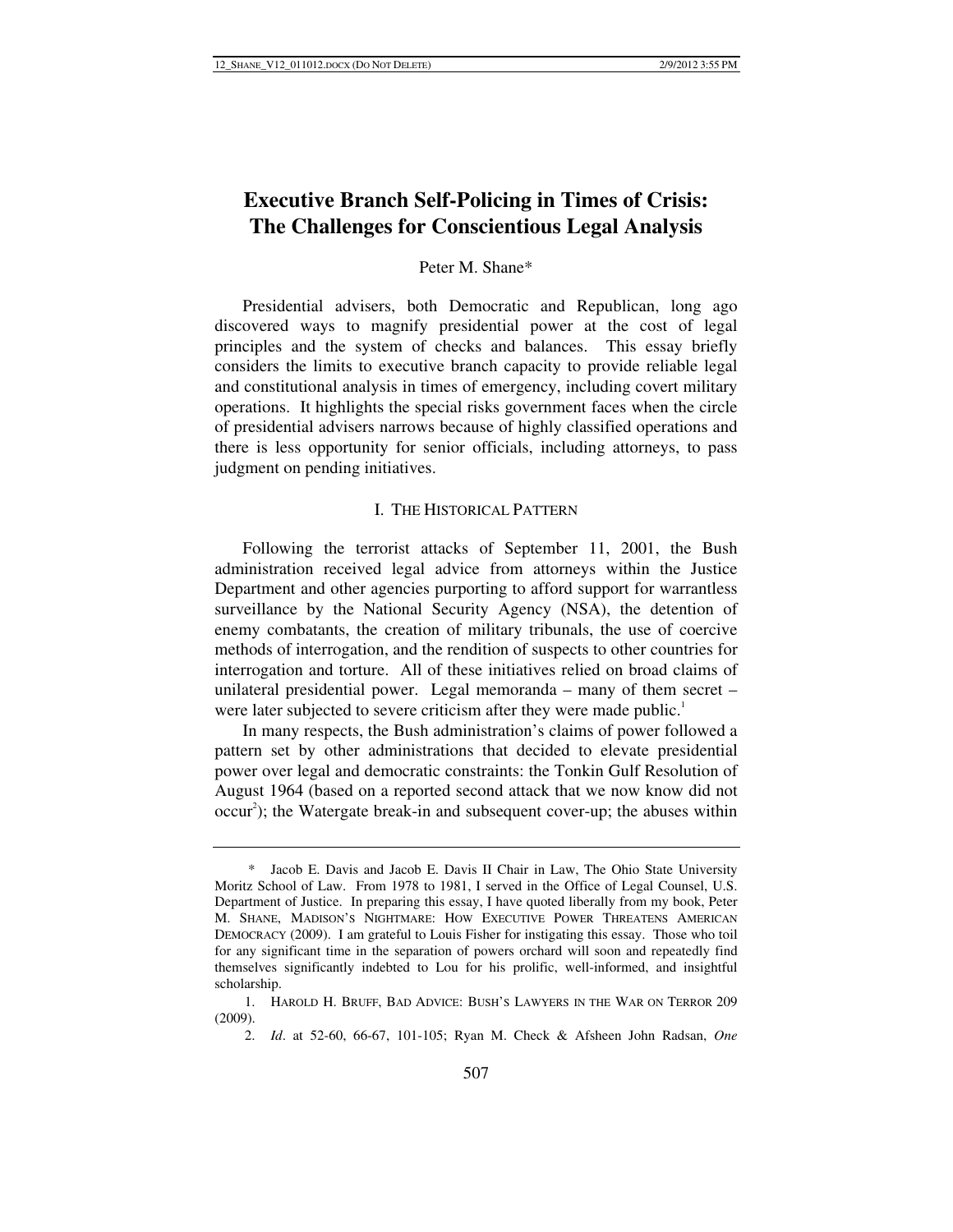the intelligence community exposed by the Church Committee investigations in the 1970s; assistance to the Contra rebels in Nicaragua in the 1980s, leading to the Iran-Contra Affair; and the unauthorized war against Serbia in 1999. The problem of illegal and unconstitutional activity within the executive branch has become chronic, raising questions whether remedies are available to minimize this chronic threat.

Our Constitution was founded on the hope that government can be structured to limit the ambitions of public officials who are tempted to abuse their power. What we find, instead, is a willingness to abandon the system of checks and balances to facilitate prompt action, often at the cost of individual liberties and constitutional violations. There are many ways to summarize this trend. I call it "presidentialism," the assertion that what we need in times of crisis (real or contrived) is a President free to act as necessary, even if in violation of statutes, treaties, and the Constitution. Dismissed from our political system is the understanding that at the heart of constitutionalism is a willingness and desire to form public policy through consensus and accommodation. I call institutional practices that support consensus and accommodation "pluralist." Part of the impetus toward concentrating power in the executive branch is the belief, which I consider false, that the President is better able and more likely to operate in the "national interest" under presidentialist, rather than pluralist arrangements.<sup>3</sup>

The risks of moving in this direction are heightened with regard to foreign and military affairs. In this realm, policies within the executive branch are developed in a climate of isolation and ideological rigidity, predictably undermining the soundness of presidential decisions. Government attorneys are supposed to operate as a check on abuses of government power. Too often, in matters of national security, they are likely to be abettors. Problems in the past will continue into the future unless we rededicate ourselves to the pluralistic government of checks and balances that James Madison and his colleagues designed. Unfortunately, the campaign to "imperialize" the presidency reflects the determined work of many players, not just in the Oval Office or in Congress but also in courtrooms, lawyers' offices, and scholarly law reviews.

The choice between presidentialism and pluralism is crucial for constitutional government. Presidents who believe they are constitutionally entitled to preserve all decisionmaking power in their own hands are likely to attract a group of actors and advisers that will be too small and too

*Lantern in the Darkest Night: The CIA's Inspector General*, 4 J. NAT'L SECURITY L. & POL'Y 247, 270-278 (2010). In 2005, NSA released an agency study that concluded that what had been reported as a second attack in the Gulf of Tonkin in August 1964 was actually late signals coming from the first. The agency report is available at http://www. nsa.gov/public\_info/\_files/gulf\_of\_tonkin/articles/rel1\_skunks\_bogies.pdf

 <sup>3.</sup> PETER M. SHANE, MADISON'S NIGHTMARE: HOW EXECUTIVE POWER THREATENS AMERICAN DEMOCRACY 82-83 (2009).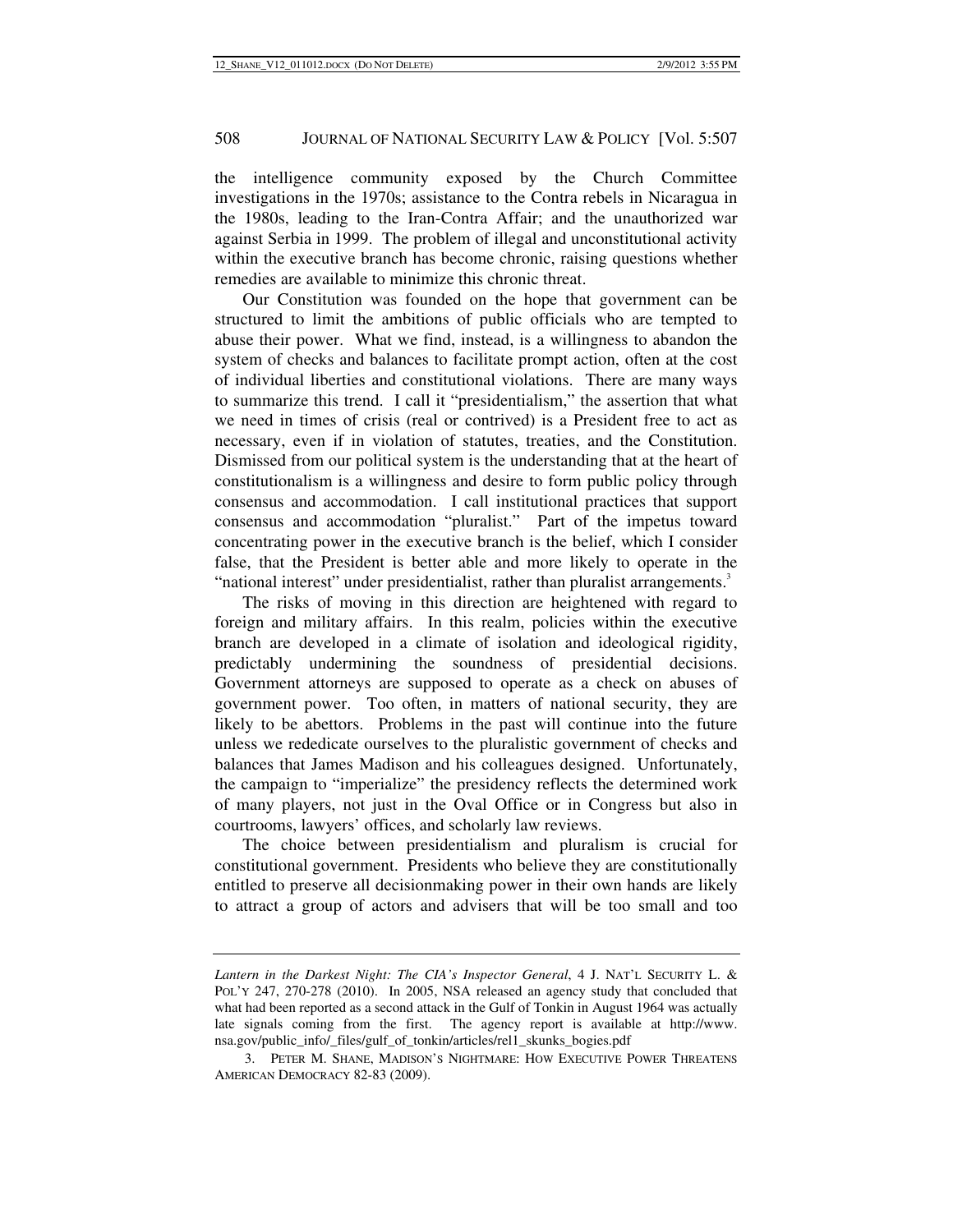homogeneous for best results. The dangers of presidentialism are evident in two costly wars: the Vietnam War in the 1960s-1970s and the Iraq war that began in March 2003. It is pluralism that is most likely to assure the advantages of open discussion, competing perspectives, and the conscientious weighing of diverse options, both within and beyond the bureaucracy.

The escalation of the war in Vietnam is surely one of the most tragic examples of presidentialism at work. Decisionmaking was shallow, ill informed, hostile to genuine debate, unwilling to confront uncertainties about basic issues, and driven more by wishful thinking and by perceived political momentum than by sound interpretations of fact. Our military policy was never seriously tested as to its underlying assumptions about the nature of the conflict and the soundness of alternative strategies. The governing political imperative was never to admit error. Presidential advisers fed the White House only the spin it wanted to hear. The ascendancy of Richard Nixon to the presidency exacerbated the penchant for tightly controlled executive branch decisionmaking and the affinity for secrecy and deception in prosecuting the war.<sup>4</sup>

The March 2003 U.S. invasion of Iraq – which both diverted American attention from Afghanistan and all but inevitably increased the regional power of our weightier adversary, Iran – was arguably even a worse disaster for American interests. In many respects, it appears to have replayed an earlier script. The Bush administration followed flawed intelligence and made policy by wishful thinking. Worst-case scenarios about Iraq's nuclear and unconventional weapons programs were offered to justify the invasion, while best-case scenarios predicted how American troops would be welcomed. Intelligence was overplayed or underplayed, depending on how it could support the invasion. Decisionmakers suppressed personal doubts in the face of what they believed to be conclusions already reached by higher authorities. False claims were made, or strongly implied, about a connection between Iraq and al Qaeda. The presentation by Secretary of State Colin Powell before the U.N. Security Council in February 2003, providing key support for the invasion, was deeply flawed by unreliable and false intelligence.<sup>5</sup> Other deficiencies were evident, including invading the country with insufficient forces to make it secure and protect its infrastructure after toppling Saddam Hussein. According to Paul Pillar, the CIA's national intelligence officer for the Near East and South Asia in 2002, "For any analyst, favorable attention to policymakers is a benchmark of success. There was a natural bias in favor of intelligence production that supported, rather than undermined, policies already set."<sup>6</sup> In short,

<sup>4.</sup> *Id*. at 65-68.

 <sup>5.</sup> *Id*. at 71.

 <sup>6.</sup> MICHAEL R. GORDON & BERNARD E. TRAINOR, COBRA II: THE INSIDE STORY OF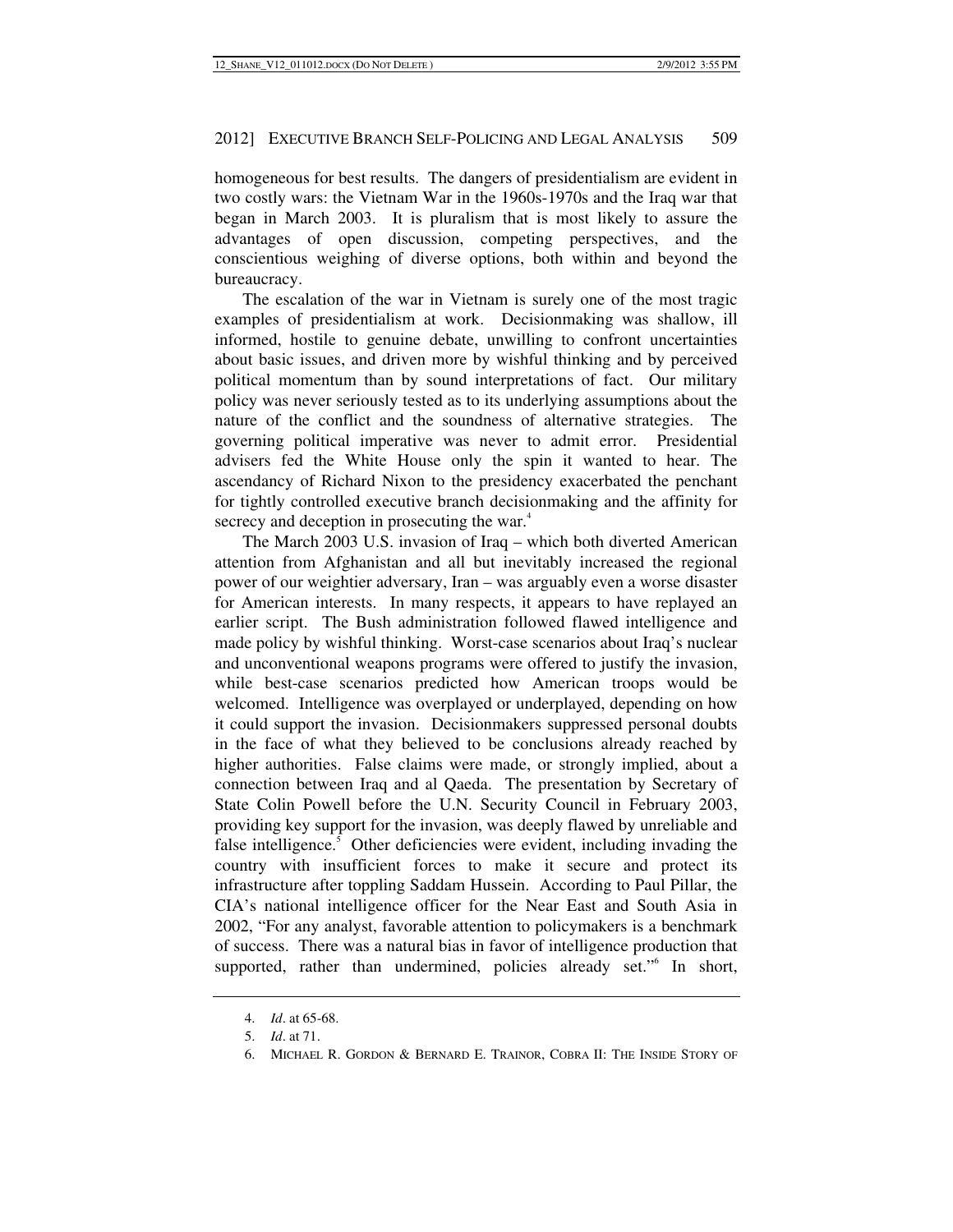presidential unilateralism imposed a kind of ideological discipline that disabled sound analysis.

In making these military commitments, a recurrent problem is "agenda overload." An internal atmosphere of pressure and urgency will push groups and officials to premature conclusions. In order to obtain a President's or even a Secretary's attention, there will be a profoundly felt need to shrink the range of facts or issues under debate, to treat decisions already made as beyond rethinking, and to generally economize one's concentration on any particular item. As an operation drags out, important decisions will often be made on the basis of decisionmakers' shallow analyses. The problem of unreliable information is intensified if Congress is not part of the policy making process. During both the Vietnam and Iraq episodes, senior members of Congress with foreign policy experience would have felt freer than presidential subordinates to test key assumptions and challenge the quality of information.

### II. THE BREAKDOWN OF GOVERNMENT LAWYERING

The military and foreign policy disasters generated by presidential unilateralism demonstrate the practical importance of maintaining a pluralist view of checks and balances. Political officials are not simply rational actors who respond with dispassionate calculation to evidence and circumstance. Facts and options are always filtered through ideological prisms. Presidentialism narrows the prism. Pluralism works to offset that filtering. Pluralism guards against too much distortion by seeking to maximize the number of meaningful institutional voices in the policy making process.

Equally troubling is the risk of presidentialism to the rule of law. Even in normal times, a heavy burden falls on government attorneys in virtually every agency. Government lawyering frequently represents the exclusive avenue through which the law is actually brought to bear on decisionmaking. This professional review within the executive branch is crucial. Most government decisions are simply too low in visibility, or too diffuse in impact, to elicit judicial review or congressional oversight as ways of monitoring legal compliance. Yet, the ideological prism of presidentialism can bend the light of the law so that nothing is seen other than the claimed prerogatives of the sitting chief executive. Champions of executive power – even skilled lawyers who should know better – wind up asserting that, to an extraordinary extent, the President as a matter of constitutional entitlement is simply not subject to legal regulation by either of the other two branches of government.

THE INVASION AND OCCUPATION OF IRAQ 154 (2006).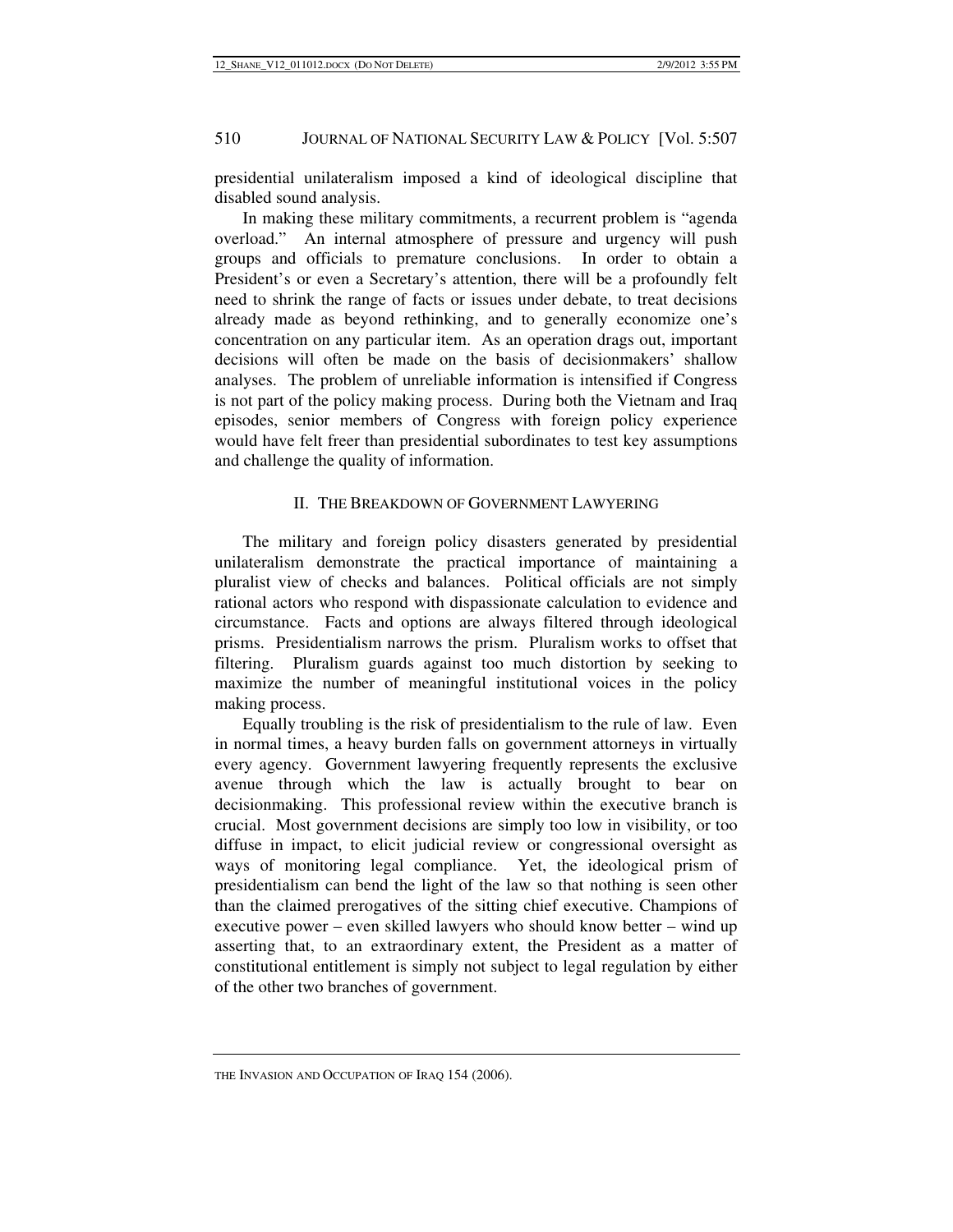Government attorneys must understand their unique roles as both advisers and advocates. In adversarial proceedings before courts of law, it may be fine for each of two contesting sides, including the government, to have a zealous, and not wholly impartial, presentation, with the judge acting as a neutral decisionmaker. But in their advisory function, government lawyers must play a more objective, even quasi-adjudicative, role. They must give the law their most conscientious interpretation. If they fail in that task, frequently there will be no one else effectively situated to do the job of assuring diligence in legal compliance. Government lawyers imbued with the ideology of presidentialism too easily abandon their professional obligations as advisers and too readily become ethically blinkered advocates for unchecked executive power.

Jack Goldsmith headed the Office of Legal Counsel (OLC) for a little less than ten months in 2003-2004. Of the work done by some government attorneys and top officials after 9/11, he said they dealt with FISA limitations on warrantless surveillance by the National Security Agency (NSA) "the way they dealt with other laws they didn't like: they blew through them in secret based on flimsy legal opinions that they guarded closely so no one could question the legal basis for the operations."<sup>7</sup> He describes a 2003 meeting with David Addington, who was Counsel and later Chief of Staff to Vice President Dick Cheney, in which Addington denied the NSA Inspector General's request to see a copy of OLC's legal analysis in support of the NSA surveillance program. Before Goldsmith arrived at OLC, "not even NSA lawyers were allowed to see the Justice Department's legal analysis of what NSA was doing."<sup>8</sup>

OLC's analysis of the legality of NSA surveillance, issued on January 19, 2006, justified the program on two grounds: the President's inherent war powers and the Authorization for Use of Military Force (AUMF). However, the AUMF did not say anything about electronic surveillance. In 1978, Congress expressly stated that no statute other than the Foreign Intelligence Surveillance Act (FISA) or Title III – the law that applies to ordinary federal criminal prosecution – provides authority for electronic surveillance by the federal government. The AUMF could supersede FISA by repealing it, but only by making the repeal explicit. An argument that the AUMF implicitly repealed FISA necessarily falls short. OLC also argued that the President had an inherent constitutional power to conduct the NSA program no matter what FISA said. According to OLC, if FISA of 1978, as amended, were read to preclude the NSA program, the statute would be unconstitutional.<sup>9</sup>

 <sup>7.</sup> JACK GOLDSMITH, THE TERROR PRESIDENCY: LAW AND JUDGMENT INSIDE THE BUSH ADMINISTRATION 181 (2007).

<sup>8.</sup> *Id*. at 182.

 <sup>9.</sup> U.S. JUSTICE DEPARTMENT, LEGAL AUTHORITIES SUPPORTING THE ACTIVITIES OF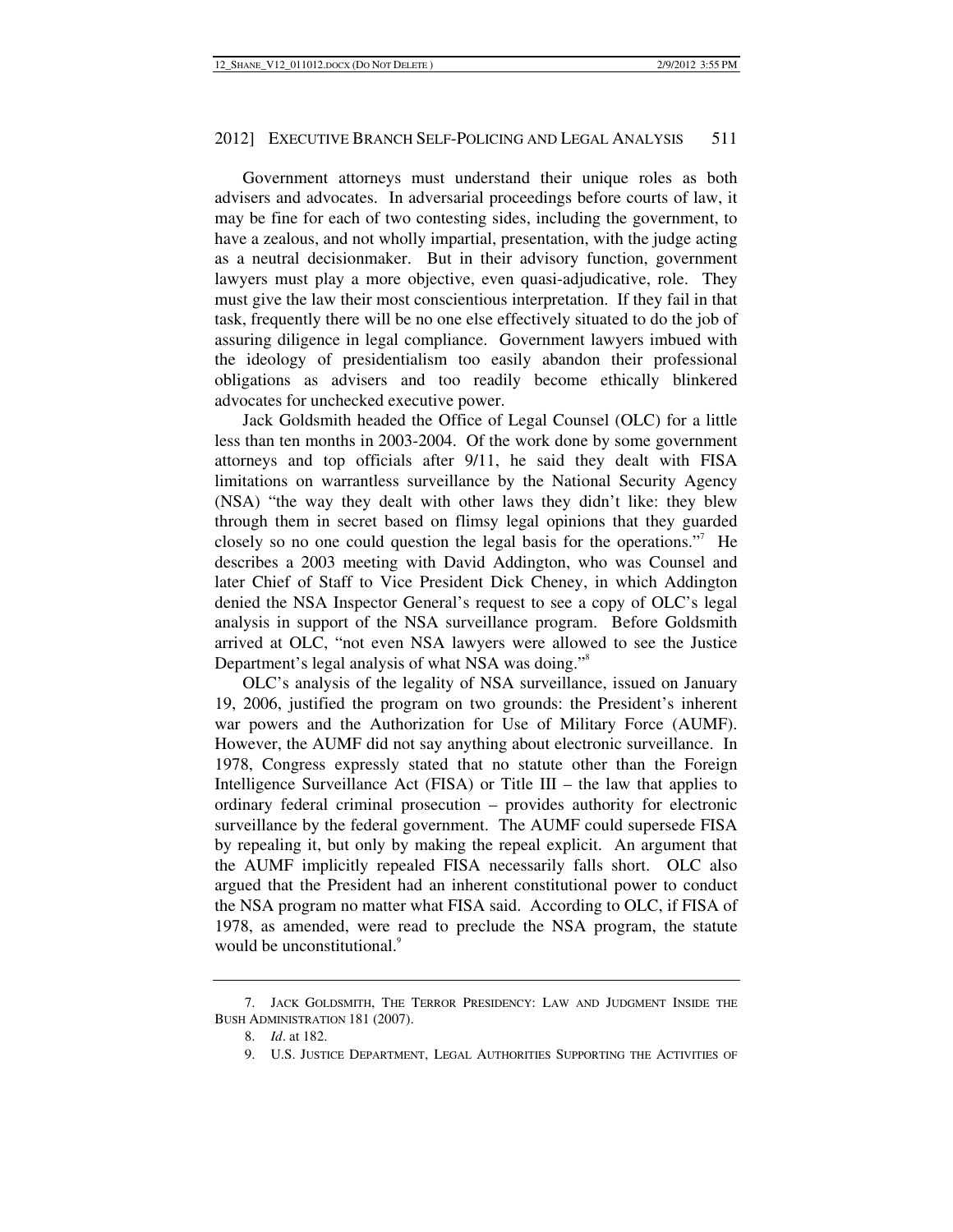What prompted the Justice Department to argue in this fashion? One answer might be that Justice Department lawyers are institutionally expected to advocate for the President's powers and simply adopt the most ambitious arguments consistent with appropriate standards of professional competence in legal research and analysis. However, it is not the responsibility of Justice Department lawyers to advocate for every contemplated assertion of presidential authority, no matter how far-fetched. Even in my brief period at Justice, I witnessed multiple and significant examples of Department lawyers refusing to provide analytic support for legally ill-conceived proposals for executive action. Moreover, it is difficult to make a case for the professional competence of the FISA memorandum. Although the Justice Department manages to elaborate its views in over forty pages of single-spaced and highly technical verbiage, its memorandum never confronts the enormity of the initiative it is endorsing or the power of alternative arguments. Instead, it proffers distinctions from contrary precedents that are often, in a word, silly. Even if the authors felt institutionally constrained to reach a particular bottom line, the failure to assert any principle limiting the claims being made and the too-frequent lack of rhetorical judgment in structuring their argument suggest something other than diligent lawyering was at play.

What accounted for the bad arguments was political and professional pressure. When I worked at Justice, the refusal to take positions that could not be defended by respectable standards did not harm the lawyer. As anyone who has ever worked in an organization knows, however, informal pressure can be an extraordinarily effective method of stifling disagreement and guiding decisions in the way top management desires. We know that supervision of the process of executive branch lawyering on the NSA memorandum was significantly usurped by the Office of the Vice President. David Addington, the Vice President's Counsel, and John Yoo, then a deputy in OLC, worked together to craft a series of arguments for unprecedented claims of executive power to pursue the campaign against terrorism.<sup>10</sup> Jack Goldsmith reports that Addington blackballed from future advancement in the executive branch any lawyer who dared cross swords with  $him.<sup>11</sup>$ 

The deficiencies of legal analysis of NSA surveillance were replicated in other initiatives after 9/11, including the treatment of persons captured and suspected of aiding and abetting terrorism. The Justice Department, through OLC, produced legal opinions stating, in effect, that anyone

THE NATIONAL SECURITY AGENCY DESCRIBED BY THE PRESIDENT 17 (2006), *available at* http://www.justice.gov/olc/2006/nsa-white-paper.pdf.

 <sup>10.</sup> My account of Administration lawyering with regard to the warrantless surveillance program is based on Daniel Klaidman, Stuart Taylor, Jr. & Evan Thomas, *Palace Revolt*, NEWSWEEK, Feb. 6, 2006, at 34.

 <sup>11.</sup> GOLDSMITH, *supra* note 7, at 170-171.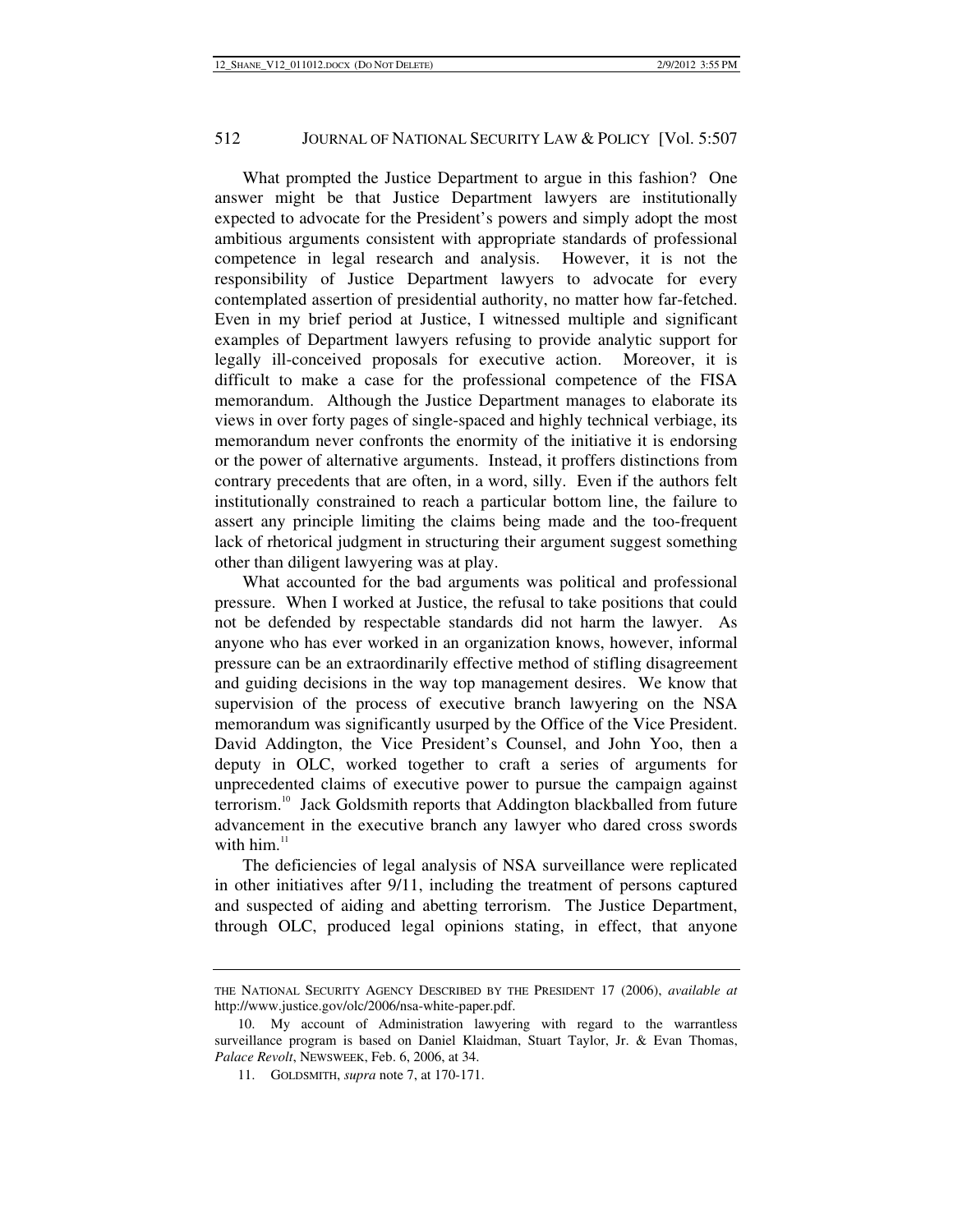captured in the Afghanistan campaign had few, if any, rights under U.S. or international law and certainly no rights susceptible to vindication in U.S. courts.<sup>12</sup> The function of these legal opinions – indeed, their obvious purpose – was to ratify a scheme of maximum license to do with the detainees whatever the military, the CIA, or any other U.S. authority might choose to do with them. The Administration's lawyering process cleared the path to horrors at the Abu Ghraib prison and Guantánamo – crimes whose stain upon our national honor is likely to remain, for decades at least, firmly embedded in the world's collective memory, deeply undermining our image and influence abroad.

It is understandable that the Administration would want some flexibility in dealing with a threat it rightly regarded as in some ways unprecedented and of very grave magnitude. And yet, to move the detainees so completely beyond the realm of normal legal process was itself a plainly risky strategy in terms of compromising international support, exposing U.S. military personnel to mistreatment, risking the honor of U.S. military culture, and weakening the fabric of international law generally in its protection of both combatants and civilians during wartime. The desire for flexibility was understandable, but not at the cost of all other values.

On a number of the most important points discussed in the OLC lawyers' memoranda, the courts subsequently held them to be wrong. Contrary to OLC, the Supreme Court held that foreign detainees at Guantánamo who challenged their classification as enemy combatants were entitled to judicial review of the legality of their detention.<sup>13</sup> Contrary to OLC, the Court held that the Geneva Conventions protected the detainees, whether or not they strictly qualified as prisoners of war.<sup>14</sup> Contrary to OLC and Justice Department briefs, the Court held that the military commissions as originally constituted were not sufficiently protective of the detainees' rights to permit their use for war crimes trials.<sup>15</sup>

On all of these questions, whether of morality, policy, or law, there were at least serious arguments to be entertained by both sides. The fact that the Administration reached incorrect conclusions is, in itself, only a limited indictment of its lawyering. Even good lawyers make mistakes, and the fact that executive branch lawyers would consistently make mistakes erring on the side of executive authority is not in itself damning. What is damning, however, is that on critical questions – questions going to the core of national honor and identity – executive branch lawyering was not just

 <sup>12.</sup> The key memos are reprinted in KAREN J. GREENBERG & JOSHUA L. DRATEL, THE TORTURE PAPERS: THE ROAD TO ABU GHRAIB 3-24, 38-222 (2005) [hereinafter TORTURE PAPERS].

 <sup>13.</sup> Rasul v. Bush, 542 U.S. 466, 484 (2004).

 <sup>14.</sup> Hamdan v. Rumsfeld, 548 U.S. 557, 627-631 (2006).

<sup>15.</sup> *Id*. at 634-635.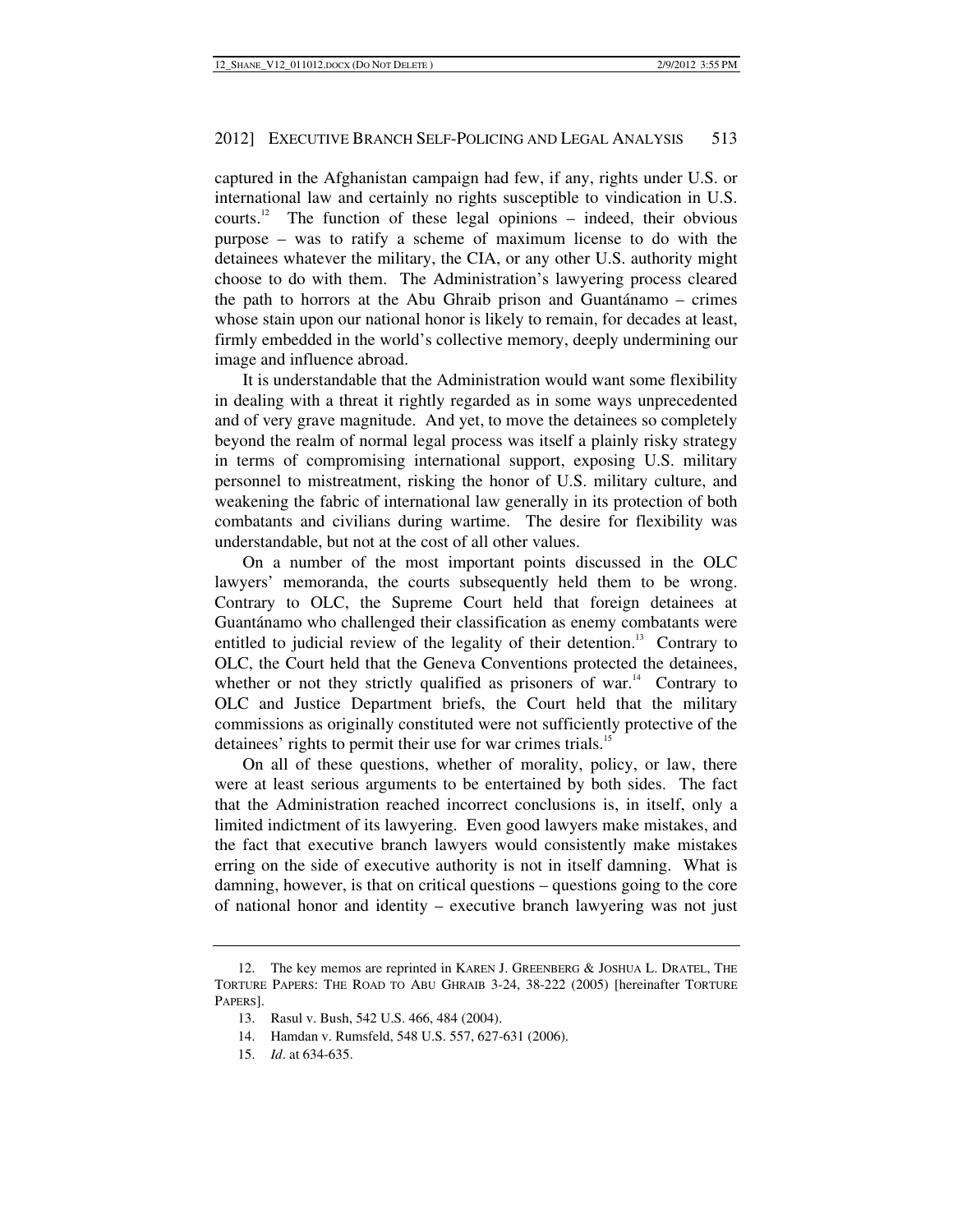wrong, misguided, or ethically insensitive. It was incompetent. It was so sloppy, so one-sided, and at times so laughably unpersuasive that it cannot be defended as ethical lawyering in any context. Tax advice this bad would be malpractice. Government lawyering this bad should be grounds for discharge.

With regard to federal statutes to implement the U.S. obligation to enforce the Convention Against Torture (CAT), an OLC memo states, flat out, that the President may simply ignore the law. Without any authority, the opinion announces ex cathedra: "Any effort by Congress to regulate the interrogation of battlefield combatants would violate the Constitution's sole vesting of the Commander-in-Chief authority in the President."<sup>16</sup> That is a stunning proposition, and one that no worthy legal adviser would advance without due examination of counterarguments. A competent legal memorandum on this particular point would consider the implications of constitutional text pointing conspicuously in the other direction: the sole vesting in Congress of the power to make laws necessary and proper to carrying executive authorities into effect, and the vesting in the President of the obligation to take care that the laws be faithfully executed, which, at its core, is a bar against the Executive's suspension of statutes. This OLC memorandum represents the extremes of presidentialism, a tendency to express disregard, even disdain, for other opinions, and to argue by fiat in the belief that the rightness of a largely unprecedented position is selfevident, beyond dispute, and to be taken on faith.

In an effort to define physical torture, OLC lawyers relied on the idea that other statutes with similar phrasing may shed light on the textual meaning in question through analogy. They turned to statutes that refer to "severe pain" and ended up citing statutes that define emergency medical conditions that entitle their victims to federally funded health benefits. To count as "torture," physical pain would have to be of comparable severity to the pain that would entitle its sufferer to government-provided health insurance. This is an amazing performance. I think we can safely assume that, whatever policy considerations underlie the structuring of our Medicare statutes, they probably have nothing to do with the policies underlying the CAT. In defining "severe pain" for emergency health insurance purposes, Congress was presumably creating a very narrow entitlement to fill a hole in a much more comprehensive scheme of health insurance. This has nothing to do with levels of brutality appropriate to military detainees. Looking at health insurance statutes to determine the meaning of torture is a little like defining the rules in a "court" of law by

 <sup>16.</sup> Memorandum of Jay S. Bybee, Assistant Attorney General, U.S. Department of Justice for Alberto Gonzales, Counsel to the President, *Re: Standards of Conduct for Interrogation Under 18 U.S.C. §§2340-40A* (Aug. 26, 2002), *reprinted in* TORTURE PAPERS, *supra* note 12, at 172, 207.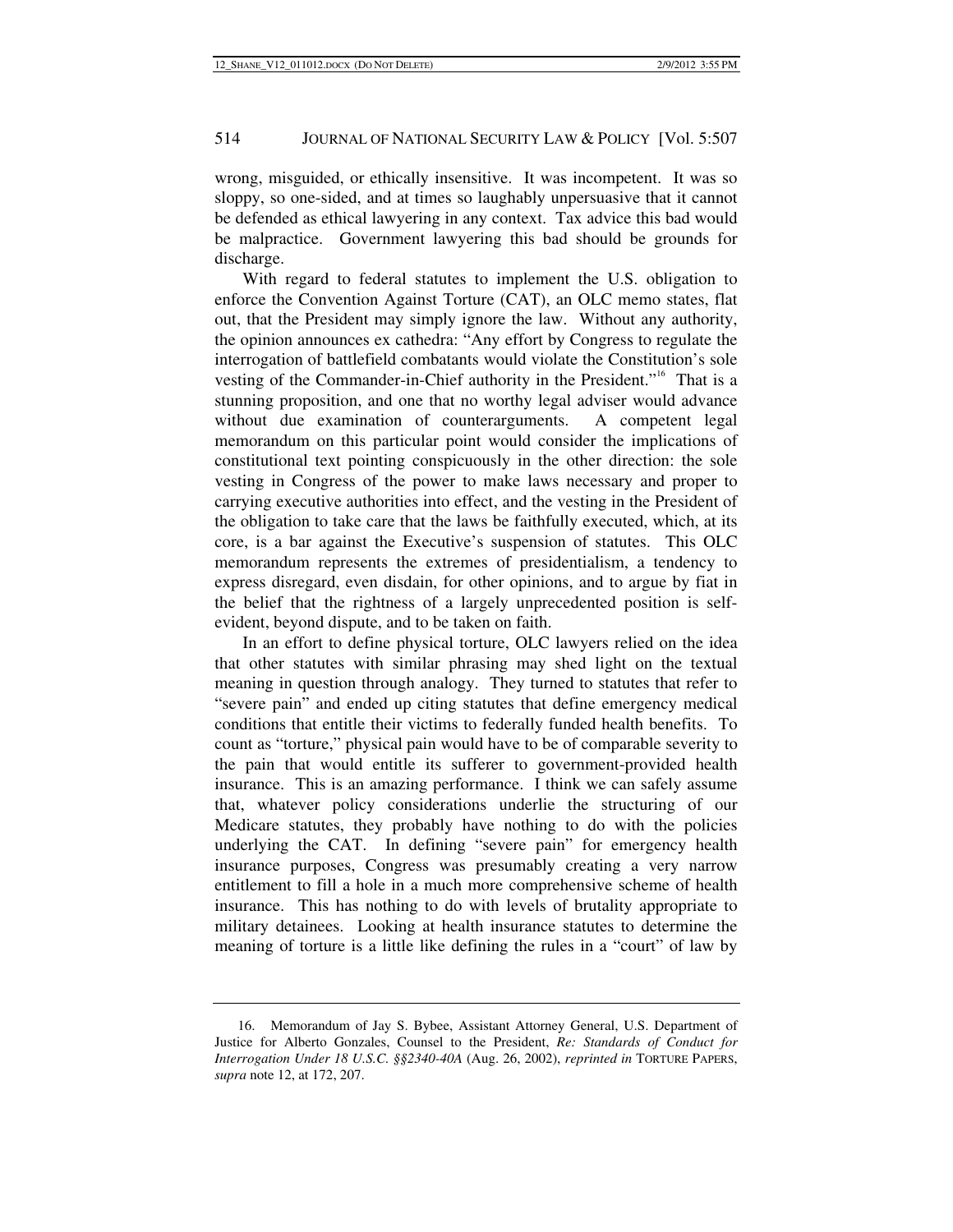looking up the rules that apply to a basketball "court." It is more of a play on words than serious lawyering.<sup>17</sup>

#### III. RESTORING LEGAL COMPETENCY

The Office of Legal Counsel exists as an office outside the White House precisely to insure that the President's legal advice has some measure of independence to it. OLC includes both political appointees and "career employees," the latter often long-time members of the office whose institutional memory spans more than a single presidency. However predisposed it may be to uphold plausible assertions of executive power, OLC is traditionally mindful of its quasi-adjudicative role. It is supposed to be a conscientious adviser to the President and to the Attorney General, not their blind advocate.<sup>18</sup> The location of OLC outside the White House, its reliance on career lawyers as well as political appointees, and the quasiadjudicative norms that traditionally shape OLC legal advice are intended to mitigate the gravitational pull of politics. Especially in contexts where the executive branch works in secrecy and largely free of either judicial review or close congressional oversight, the dedication to a balanced, dispassionate, multivocal approach to legal interpretation is indispensable to any meaningful adherence to the rule of law.

The process of securing legal analysis after September 11 was anything but balanced, dispassionate, and multivocal. Genuine influence was deliberately limited to a group of lawyers united by ideology, not only in terms of amenability to claims of executive power, but also in hostility to international law, a likely source of constraint on that power. Members of the group wanted to distinguish themselves by the risks they were willing to advocate in order to maximize the President's flexibility. Despite the number of immediate legal questions that would affect military personnel, military lawyers were largely excluded from the key legal deliberations following September 11. Then-White House Counsel Alberto Gonzales, with little national security experience, was exposed to the views of the Vice President's Counsel, David Addington, an extreme presidentialist, and Deputy White House Counsel Timothy Flanigan, an alumnus of OLC during its aggressively presidentialist days under President George H. W. Bush. Other key figures, like John Bellinger, the National Security Council's top lawyer, were not even told of their plans.

Addington brought John Yoo into the circle. As an academic, Yoo had written an article indicating that Congress's constitutional power to declare

 <sup>17.</sup> For further evaluation of OLC's analogy between the torture statute and the health statute, see SHANE, *supra* note 3, at 101-103.

 <sup>18.</sup> *See generally* Walter E. Dellinger et al., *Principles To Guide the Office of Legal Counsel*, 81 IND. L. J. 1348 (2006).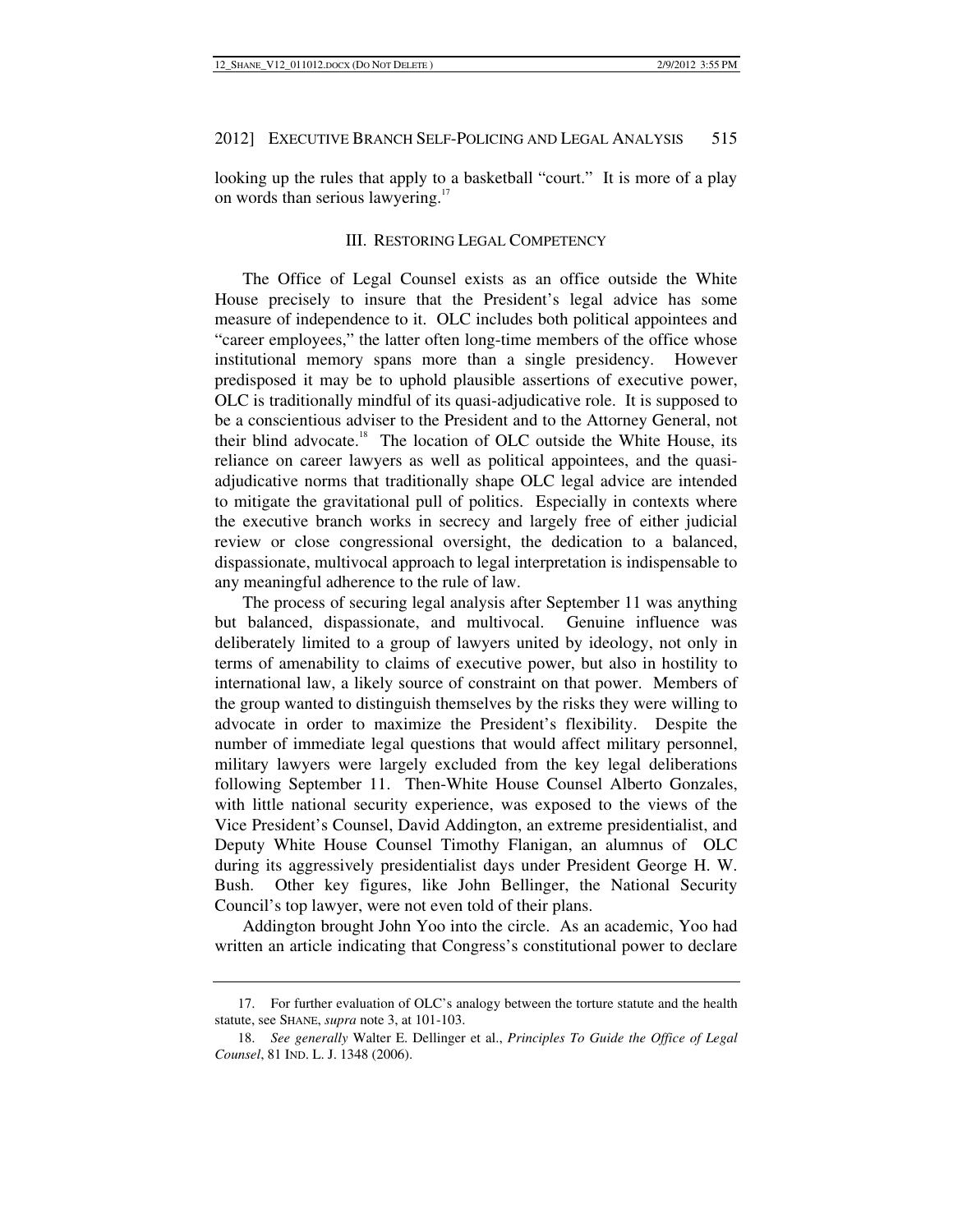war had no bearing on the President's unilateral authority to deploy American military force wherever and whenever he likes. Yoo was ultimately lead author of the infamous torture memo, but his thinking was foreshadowed by an earlier memo he wrote shortly after September 11, which declared that Congress may not "place any limits on the President's determination as to any terrorist threat, the amount of military force to be used in response, or the method, timing, and nature of the response."<sup>19</sup> Led by Timothy Flanigan, the inner circle of Administration lawyers researching the use of military commissions did not turn to State Department legal adviser William H. Taft IV for his input on U.S. treaty obligations towards military detainees. They did not trust him to toe the line on extreme presidentialism, even though he had served in the Reagan administration.<sup>20</sup>

Perhaps the most celebrated of the attorneys who sought to slow the Administration's embrace of unlimited discretion with regard to the treatment of detainees is Albert J. Mora, who served from 2001 to 2006 as General Counsel to the Navy.<sup>21</sup> As succinctly stated by reporter Jane Mayer, his 2004 memo shows that "Mora tried to halt what he saw as a disastrous and unlawful policy of authorizing cruelty toward terror suspects. . . . Mora's criticisms of Administration policy were unequivocal, wideranging, and persistent."<sup>22</sup> William Haynes, the Pentagon's General Counsel, who was a protégé of Addington's, told Mora in January 2003, that Defense Secretary Donald Rumsfeld was suspending harsh interrogation techniques and convening a working group to develop interrogation guidelines; he did not reveal that the working group would be following the August 2002 OLC "torture memo" authored by John Yoo.

The theory that the President is accountable to no one invites a style of decisionmaking in which any dissent from the expansion of executive power is regarded not merely as wrong, but disloyal. Dissenters do not just lose arguments; they are punished. The tension between presidentialism and the rule of law is not just a matter of principle. Presidentialism licenses a style of executive policy making that, in utterly foreseeable ways, makes certain types of violations of law more likely. Aggressive presidentialism does not produce superior decisions in terms of wisdom or attractiveness as public policy. Instead, the pattern we have seen with regard to previous

 <sup>19.</sup> Memorandum from John Yoo, Deputy Assistant Attorney General, U.S. Department of Justice, Office of Legal Counsel, to Timothy Flanigan, Deputy Counsel of the President, *The President's Constitutional Authority To Conduct Military Operations Against Terrorist Organizations and the Nations that Harbor or Support Them* (Sept. 25, 2001), *reprinted in* TORTURE PAPERS, *supra* note 12, at 3, 24.

 <sup>20.</sup> Tim Golden, *After Terror: A Secret Rewriting of Military Law*, N.Y. TIMES, Oct. 24, 2004, at 13.

 <sup>21.</sup> This account is derived from Jane Mayer, *The Memo*, NEW YORKER, Feb. 27, 2006, at 32.

<sup>22.</sup> *Id*.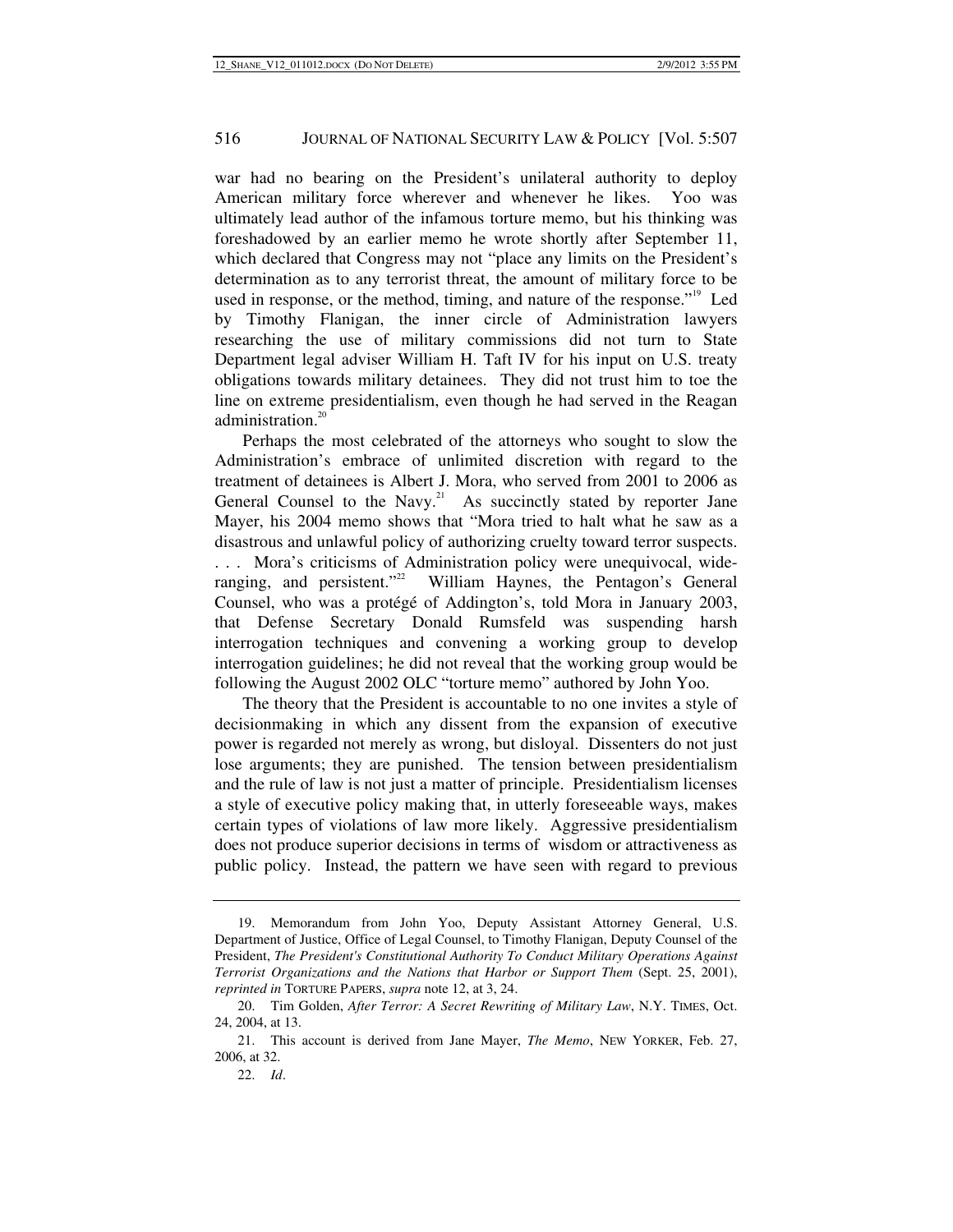administrations – constricted debate among the like-minded – produces decisions at odds with even the executive branch's professed vision of the national interest. Surely, no policy maker in the Bush administration would have argued for antagonizing the world's Muslim population as a way of advancing America's policies and global position. Yet, as described jointly by attorney Joseph Margulies, who successfully established the right of Guantánamo prisoners to habeas corpus, and Lawrence Wilkinson, who served from 2002 to 2005 as Secretary of State Colin Powell's Chief of Staff: "Guantánamo has become a word that inspires rage for millions of Muslims,"<sup>23</sup> essentially because of Bush administration policies that its lawyers effectively sanctioned.

Presidentialism in action distorts the processes of legal analysis that are supposed to serve as a protection against the abuse of power. No sane President claims to be above the law, and every administration will take pains to defend controversial actions as legal. The defense by the Bush administration after 9/11 of extraordinary rendition is typical: "In addition to the terrorists held at Guantánamo, a small number of suspected terrorist leaders and operatives captured during the war have been held and questioned outside the United States, in a separate program operated by the Central Intelligence Agency. . . . This program has been subject to multiple legal reviews by the Department of Justice and CIA lawyers; they've determined it complied with our laws."24

What the Bush record confirms, however, is that "legal reviews" by self-interested lawyers within an administration devoted to supporting presidential goals are often insufficient by themselves to satisfy the rule of law. The "suspected terrorist leaders and operations" were clearly *suspects* and many of them, apparently absolved, were released by the Administration after abusive interrogations. Mistakes are made because legal analysis within the confines of one branch of government, especially when done in secret to carry out national security policy, lacks the level of accountability that the rule of law demands.

Checks and balances, in operation, depend on an assemblage of norms, cooperative arrangements, and informal coordination activities, both within and between branches. Jack Goldsmith wrote about the critical role of institutional norms in preserving the rule of law within the executive branch. In order to prevent itself from simply interpreting the law opportunistically to serve the political ends of the executive branch, OLC "has developed powerful cultural norms about the importance of providing

 <sup>23.</sup> Joseph Margulies & Lawrence Wilkerson, Op-Ed, *Guantanamo Prison Observes Sad Anniversary*, MIAMI HERALD, Jan. 28, 2007.

 <sup>24.</sup> Press Release, President Discusses Creation of Military Commissions To Try Suspected Terrorists (Sept. 6, 2006), *available at* http://georgewbush-whitehouse.archives. gov/news/releases/2006/09/20060906-3.html.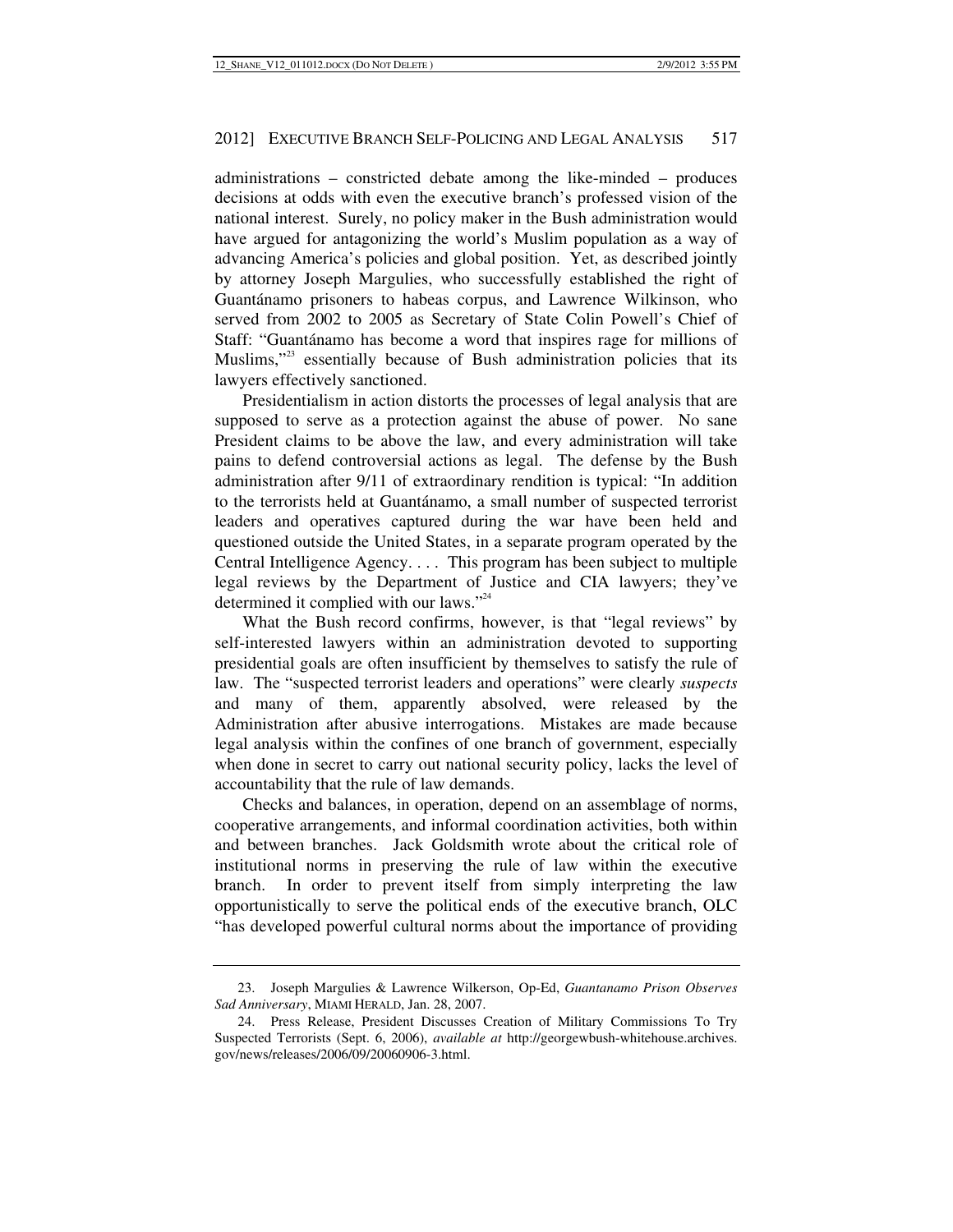the President with detached, apolitical legal advice, as if OLC were an independent court inside the executive branch."<sup>25</sup> His statement echoes the observations of a group of former OLC attorneys, led by former Assistant Attorney General Walter Dellinger, who were deeply upset by the national security opinions written by attorneys within the Bush administration after  $9/11$ <sup>26</sup>. The robustness of these rule of law norms, however, is powerfully buttressed by the interaction of the executive branch with Congress and the judiciary. The internal norms rightly underscored by Dellinger and Goldsmith are unlikely to be self-sustaining without external reinforcement.

If we read the academic work of the presidentialists, their position becomes clear. They feel justified in elevating Article II over Article I because they regard the executive branch as a *better* institution than Congress. They think it better at making decisions because it is more centralized and hierarchical.<sup>27</sup> They may think it is better at handling sensitive information because of the same structural features. And, most notably, they think it more reliable in pursuing the national interest because the President, unlike his legislative colleagues, is accountable to a national constituency, thus supposedly fostering an accountability to the general interest that is less parochial, less factional, than the perspectives of individual members of Congress.<sup>28</sup>

These normative claims are important to evaluate, especially because the last is a red herring – the proper comparison is not between the President and a *member* of Congress, but between the President and Congress as a body – and the others are easily overstated. The Framers of our Constitution did not share this sense of executive branch superiority for making policy decisions. On the contrary, they designed an elaborate and pluralistic legislative process out of the conviction that Congress's structural characteristics – its size and bicameral design – were superior for resolving issues of public policy because they would insure due discussion and thorough deliberation. To the extent presidentialism embraces informal norms of governance or legal interpretations that disrespect the role and perspective of Congress, presidentialism is at odds with constitutional originalism.

My strategy, however, in painting the dangers of presidentialism is to rely ultimately not on theory, but on experience. The performance of the Bush administration gave Americans a kind of natural experiment in how the presidentialists' attitude plays out in practice, and it is the record of that

 <sup>25.</sup> GOLDSMITH, *supra* note 7, at 33.

 <sup>26.</sup> Dellinger, *supra* note 18.

 <sup>27.</sup> Lawrence Lessig & Cass R. Sunstein, *The President and the Administration*, 94 COLUM. L. REV. 1, 106 (1994).

 <sup>28.</sup> *See generally* Steven G. Calabresi, *Some Normative Arguments for the Unitary Executive*, 48 ARK. L. REV. 24 (1995).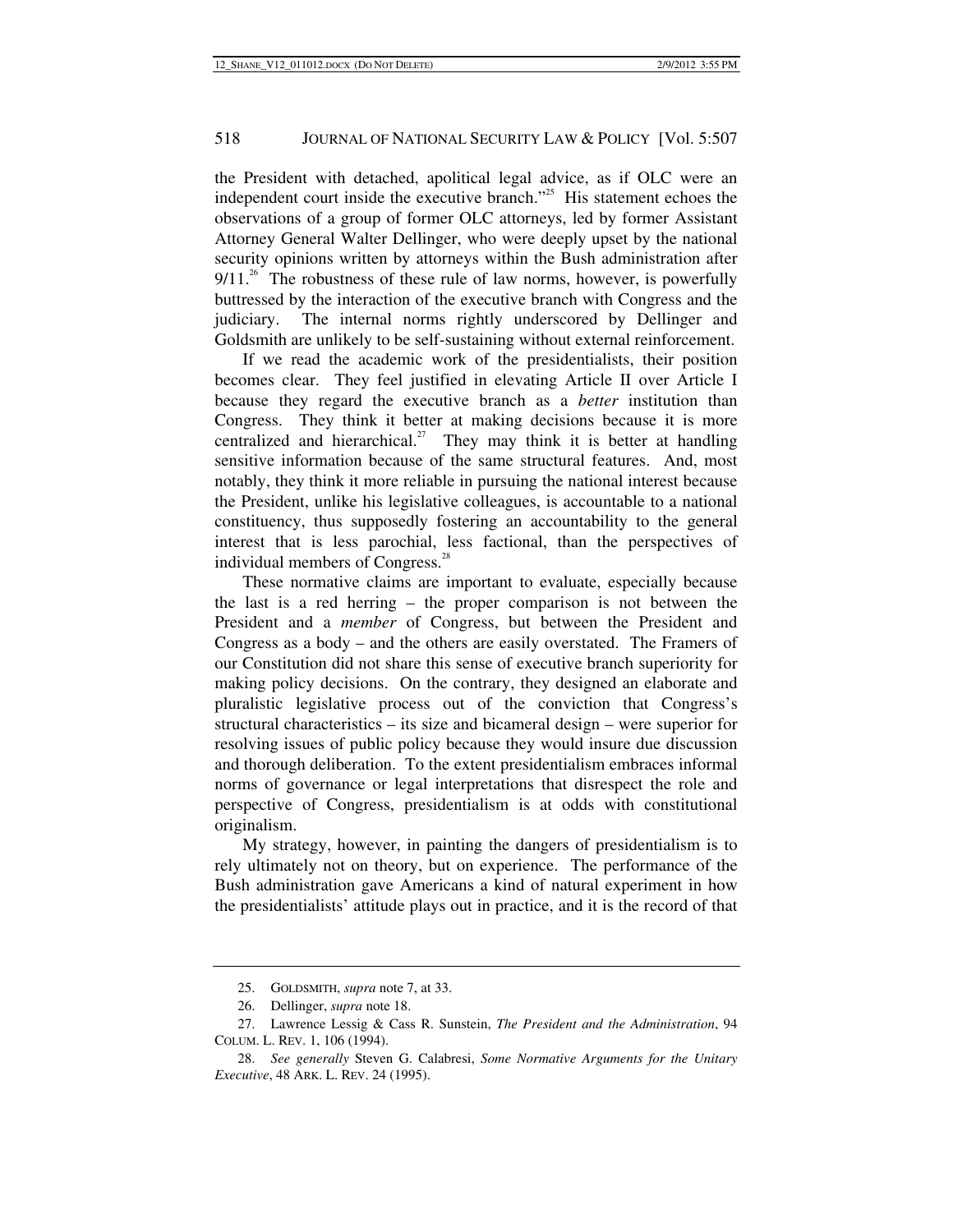administration that indicts the presidentialist vision of the rule of law most effectively.

The fact that prior Democratic administrations, including that of Lyndon B. Johnson, occasionally displayed the same damaging dependence on unchecked executive power, secrecy, and deception, means that the defects of presidentialism are not partisan, but structural.

Healthy checks and balances in a separation of powers system like ours depend on informal practices of cooperation and mutual respect among the branches of our federal government. For at least the last quarter century, many of these key informal practices, which have long helped to sustain effective governance in the United States, have withered. Their decline has accelerated the ascent of executive power at least since the second Reagan administration. Through a variety of rules and institutional practices, many voices within our national democratic conversation have been artificially suppressed. What we need is more democracy to level the playing fields of electoral competition and democratic deliberation. No feature of government is more essential to democratic legitimacy than the ongoing pervasiveness within government of free and open dialogue. Checks and balances were intended to protect the republic by restraining the capacity of any one branch to rule tyrannically by "checking" unwise initiatives.

Executive unilateralism legitimates secrecy, and secrecy promotes effective decisionmaking in the public interest only in exceptional circumstances. An administration's conspicuous availability to have its performance subjected to public scrutiny will improve both the quality of that performance and public confidence in the executive branch. President Franklin D. Roosevelt in September 1940 decided to give Great Britain fifty "over-aged" destroyers in exchange for military bases in the Western Hemisphere. Roosevelt concluded that it was best to release to the public the legal reasoning of Attorney General Robert Jackson, rather than proceed in secrecy. Jackson's opinion did not persuade everyone, but Roosevelt strengthened his hand by acting publicly. As Jack Goldsmith has pointed out, having Jackson's opinion published in the pages of *The New York Times* was an important method of undercutting the objections of those who objected on legal grounds.<sup>29</sup> Roosevelt took some risks in going public. The risks of acting in secret, however, are much greater. To Goldsmith, the kind of strategy employed by the Bush administration after 9/11 "is guaranteed not to work, and is certain to destroy trust altogether."<sup>30</sup>

In his review of legal advice offered by recent administrations, former law dean and fellow OLC alumnus Harold Bruff inquires into the lessons of history: "Will the public beatings Bush administration officials have

 <sup>29.</sup> GOLDSMITH, *supra* note 7, at 199.

 <sup>30.</sup> *Id*. at 212.